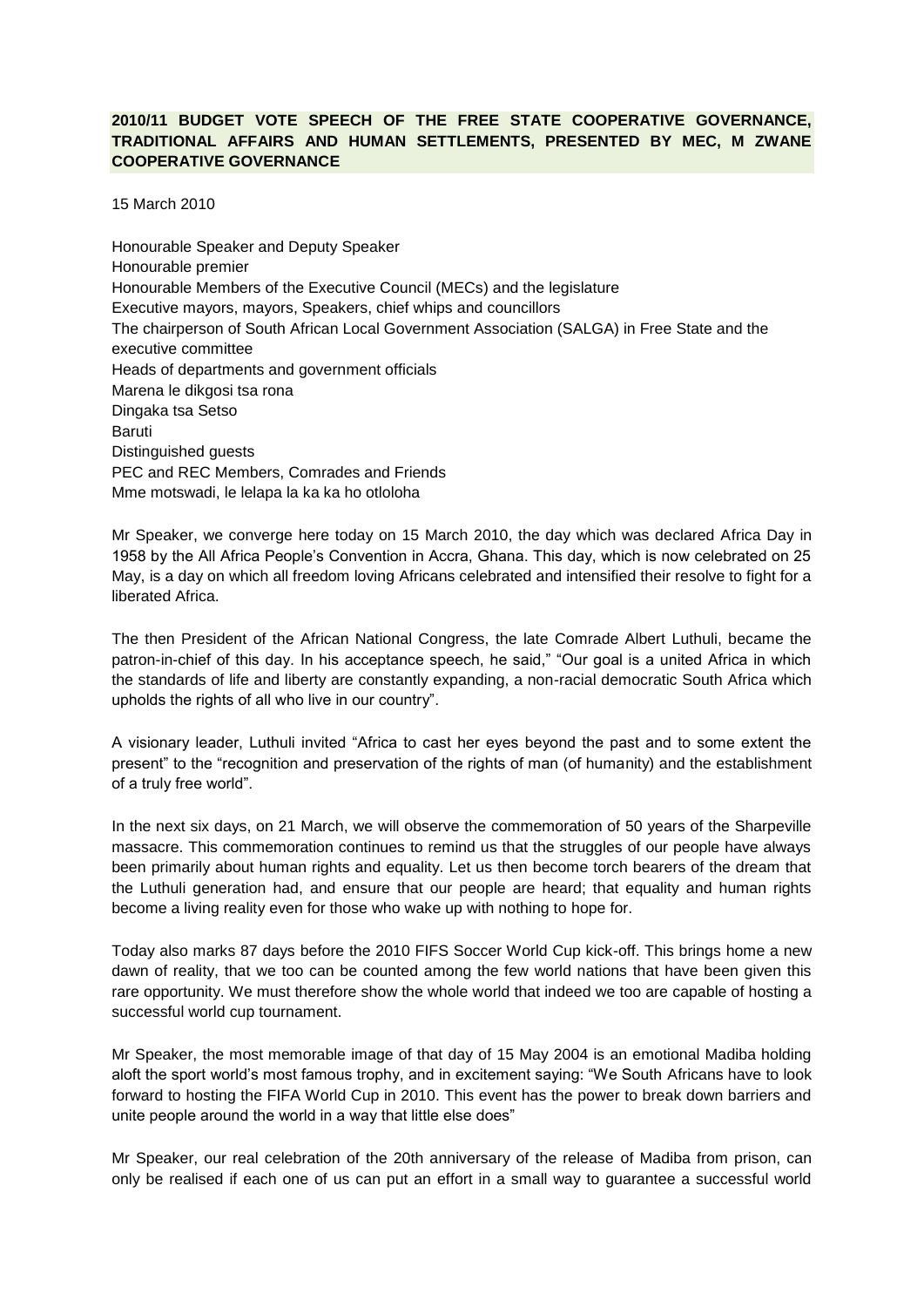cup. When others are wearing the Bafana-Bafana replica shirts, we will be wearing protective clothing and hard-tipped mountain boots, with whistles around our necks ready to prevent and mitigate any disaster that might occur during this precious tournament.

Mr Speaker, our movement's 8 January statement presented to us by Comrade President Jacob Zuma this year, focused our attention on some of the main tasks facing Local Government in 2010. He emphasised that our primary attention should be on the accelerated provision of services to our people.

The president went further to declare that 2010 shall be the year of "working together to speed up effective service to the people" and that this has particular implications for local government. With this in mind, it is my privilege to present the performance report of the Department of Cooperative Governance, Traditional Affairs and Human Settlements; and table its budget for the 2010/2011 financial year.

Mr Speaker, we acknowledge that this financial year was an unusual year in the calendar of government operation. It was a short year with significant changes that included adjustment in administration, which led to the establishment of two departments from the former Local Government and Housing department.

This had an impact on the implementation of various programmes and called for an innovative way of doing things in compliance with the spirit and aspirations of Operation Hlasela.

Notwithstanding various service delivery challenges, which in some areas led to civic unrest, our people are still hopeful and they are inspired by the achievements of our democratic government. Despite the challenges experienced in the ministry, we made notable achievements.

Mr Speaker, we note with pride that we have been able to sustain our Operation Clean Audit 2014 ambassadors in the 2008/09 financial year. These ambassadors are the municipalities of Tswelopele, Fezile Dabi and Lejweleputswa. They continue to give us hope that this programme is achievable.

As an endeavour to stem out audit disclaimers within our municipalities, we have introduced the programme fully in all our municipalities in the Xhariep District, as the most vulnerable area. This programme already yields results with financial reporting that has improved. This is an indication that the systems we have implemented are functional.

In strengthening the institutional capacity of some vulnerable municipalities, we have balanced the budget of Xhariep District municipality and funded the municipal manager and chief financial officer (CFO) posts in Naledi, Mohokare and Xhariep.

In an effort to increase our support to the institution of traditional leadership, we established and launched 11 representative Traditional Councils in the province. These will enable community participation in matters of traditional governance. We will continue to give support to the institution to intensify their capacity to manage the affairs of traditional communities.

We have engaged our traditional healers in various programmes during 2009/10 to enhance overall traditional medicine knowledge system, and to promote their standing in communities. We continue to advocate for their needs in the localities where they live.

In order to ensure that our communities' access to government services is improved, we have appointed additional 64 community development workers (CDWs). Working with the Development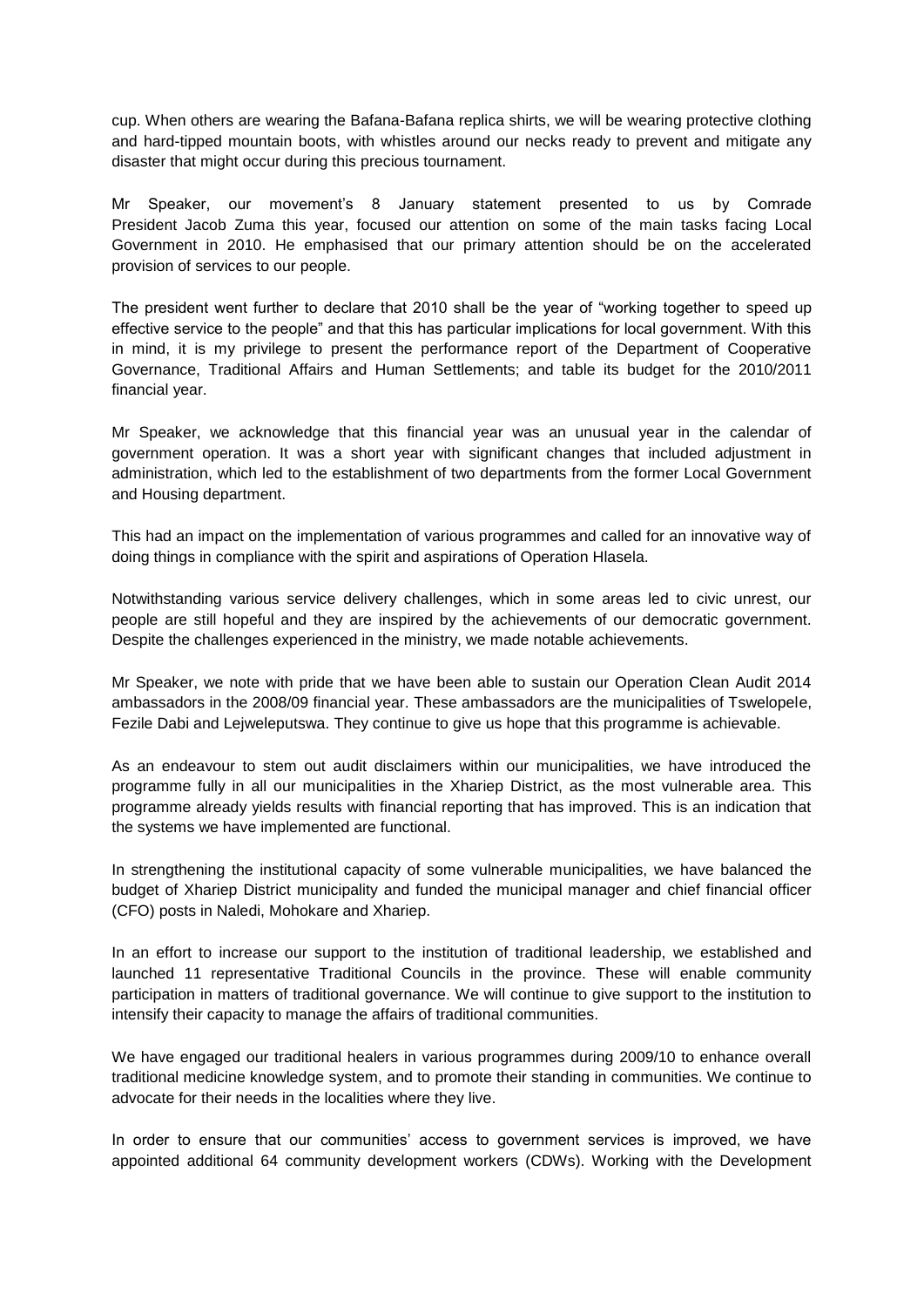Bank of Southern Africa (DBSA), we have succeeded to replicate our Siyenza Manje deployment of technical experts to work in 14 municipalities.

In our attempt to increase the lifespan of very important persons' (VIP) toilets, we have revitalised more than 31 000 VIP toilets in the area of Mangaung local municipality. We committed municipalities and ourselves to improve our turnaround time on responses to community queries. This is the area where we are of a view that although there is some improvement, we can still do more.

We are at work to turn-around the situation in Thabo Mofutsanyane, Nala and Masilonyana which are currently under provincial administration in terms of section 139 (1) (b) of the Constitution. We were able to pilot and display better and different typologies i.e. designs and plans of houses in various towns. Our aim is to move away from the drab of Reconstruction and Development Programme (RDP) uniformity.

Our improvement in this area of work includes exploring alternative building methods, using mass based approach in construction, to create jobs and develop skills through mass mobilisation. We have also explored the use of alternative building materials in housing delivery, in selected towns.

In partnership with the Department of Land Affairs, we acquired 10 land parcels in various localities as identified by different local municipalities, for future establishment of human settlements. Through our programme of planning and surveying we had initially planned to develop 8 000 sites, but have achieved more than 12 000 sites.

In 2009/2010, we were able to spend 100 percent of our R962 million allocation of the housing grant. As part of our commitment to building sustainable human settlements that respond to environmental issues, our greening and landscaping campaign has borne fruit; with 21 850 indigenous trees planted in partnership with municipalities and sector departments.

We are also proud to report that in order to achieve accelerated service delivery, targeting key priority areas, our province and municipalities in particular have achieved great success in delivering the following services:

\* Households with access to water: 97.5 percent

\* Households with access to electricity: 86.6 percent

\* Households with access to proper sanitation: 92 percent, inclusive of the work achieved through the Bucket Eradication Programme during the 2008/09 financial year.

\* Households with access to refuse removal: 76.1 percent

Mr Speaker, informed by the state of local government assessment report, government adopted local government turn-around strategy to deal with the root causes of many problems in our system of local government. With the budget allocation of R320 million for this financial year, we will strive to implement the ten points plan of the local government turn-around strategy with focus on these key areas:

\* We will intensify and speed up our efforts on service delivery in the area of water, sanitation, electricity, waste management and streets. To this end, government has allocated R869 million to the municipal infrastructure grant (MIG).

\* We hope to mainstream Expanded Public Works Programme (EPWP) principles in all our infrastructure projects to enable the creation of jobs and skills development. Local economic development programmes in municipalities will receive more support from the department in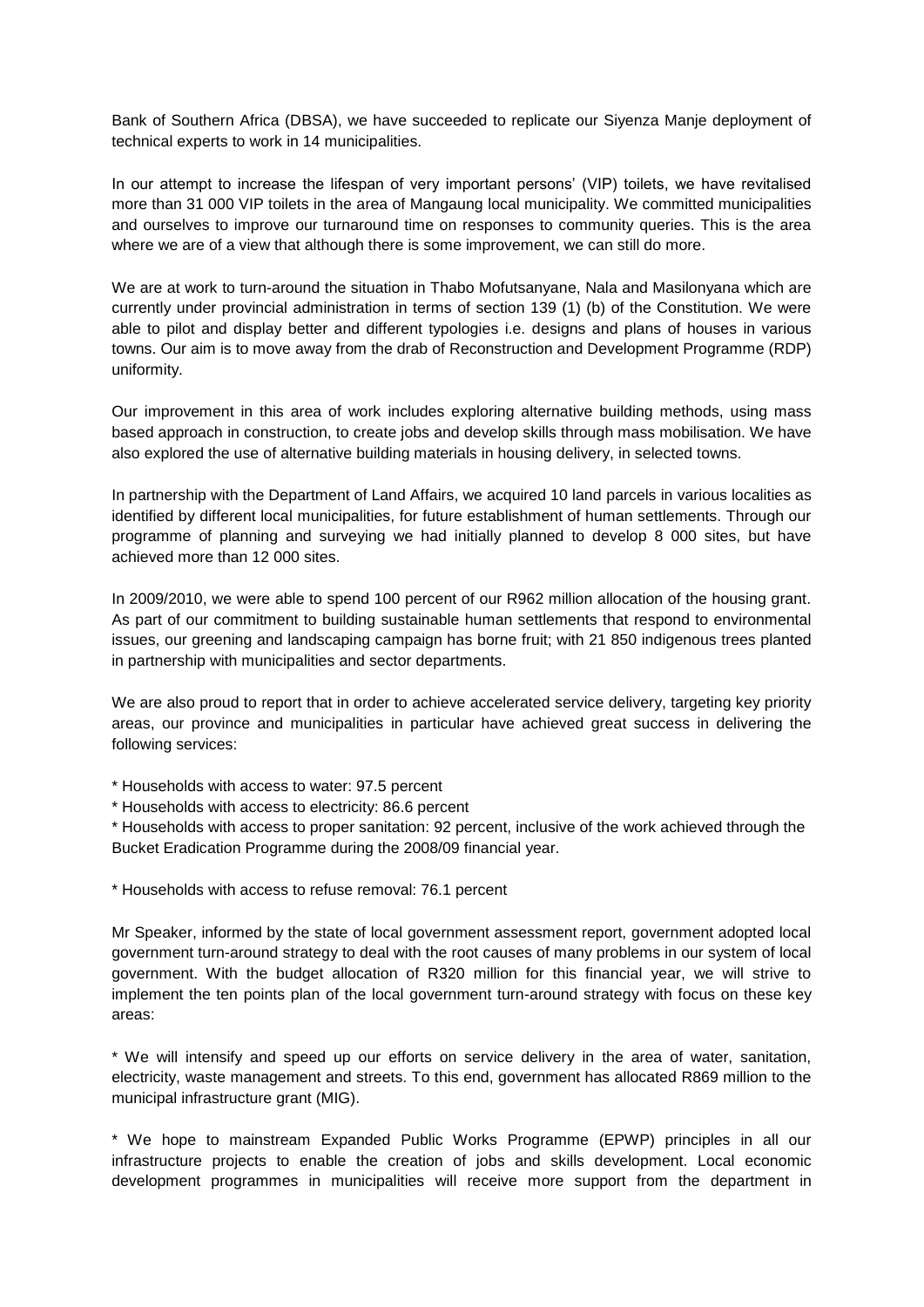partnership with the Department of Economic Development, Tourism and Environmental Affairs, private sector and international donors.

\* We hope to bring synergy to uncoordinated local economic development projects starting at ward level for more impact of such projects. Working with the Office of the Premier, we want to improve and forge inter-governmental planning process on integrated development plans (IDPs) of municipalities. We will ensure that these plans are the product of communities and reflect the involvement of all sector departments and state-owned institutions.

\* We will make R2.8 million available to community development workers to enable them to support the work of the refined ward committees. This will enable us to develop credible ward based household profiles. It will also provide the opportunity for government to update the indigent registers and isolate those who are able to pay for services but are reluctant to do so.

\* We will upscale governance communication by effectively utilising public participation platforms and broader media channels. Our people must be encouraged to use all methods of communication including marches. However, government must ruthlessly deal with violent demonstrations that threaten people's lives and damage to property.

\* A lot of work has already been done in the last two months in the implementation of the local government turn-around strategy in municipalities. Municipal specific turn-around strategies are being developed to address such identified issues per municipality. We have already interacted with all municipalities in this regard.

Through the turn-around strategy, we will implement a programme aimed at fixing and attending to immediate administrative, institutional and financial challenges faced by municipalities. We have set aside an amount of R5.8 million to assist with payment of salaries for municipal managers and chief financial officers in vulnerable municipalities.

We have made R1.2 million available to develop a standard set of by-laws to regulate municipal activities including illegal occupation of land. As part of Operation Clean Audit 2014, we will introduce mechanisms to ensure sound financial management as well as reduction of municipal debt.

Jwale re kene motjheng, re hlasela ka Mo-Premier le matona a hae, re se re hatetse pele ka ho romella Mo-Premier masepaleng wa Mangaung le wa Matjhabeng. Hlasela Ntate Magashule! Hlasela! Foreistata ke nako!

We will strengthen inter-governmental relations with municipalities and SALGA Free State, improve our capacity to coordinate, monitor and support municipalities, to serve as the single window of coordination for support to municipalities.

We will continue to support the work of the Independent Electoral Commission (IEC) and the Municipal Demarcation Board (MDB) in their preparations for the 2011 local government elections. In line with this commitment, and to promote community buying, we need to ensure that our people are informed about challenges in the processes of demarcation and delimitation of wards.

We will continue to facilitate the disestablishment of Motheo district municipality and the establishment of Mangaung as a metropolitan municipality. It is prudent to take all stakeholders along as this process has implications for the districts of Motheo, Xhariep and Thabo Mofutsanyane in relation to staff, assets and liabilities.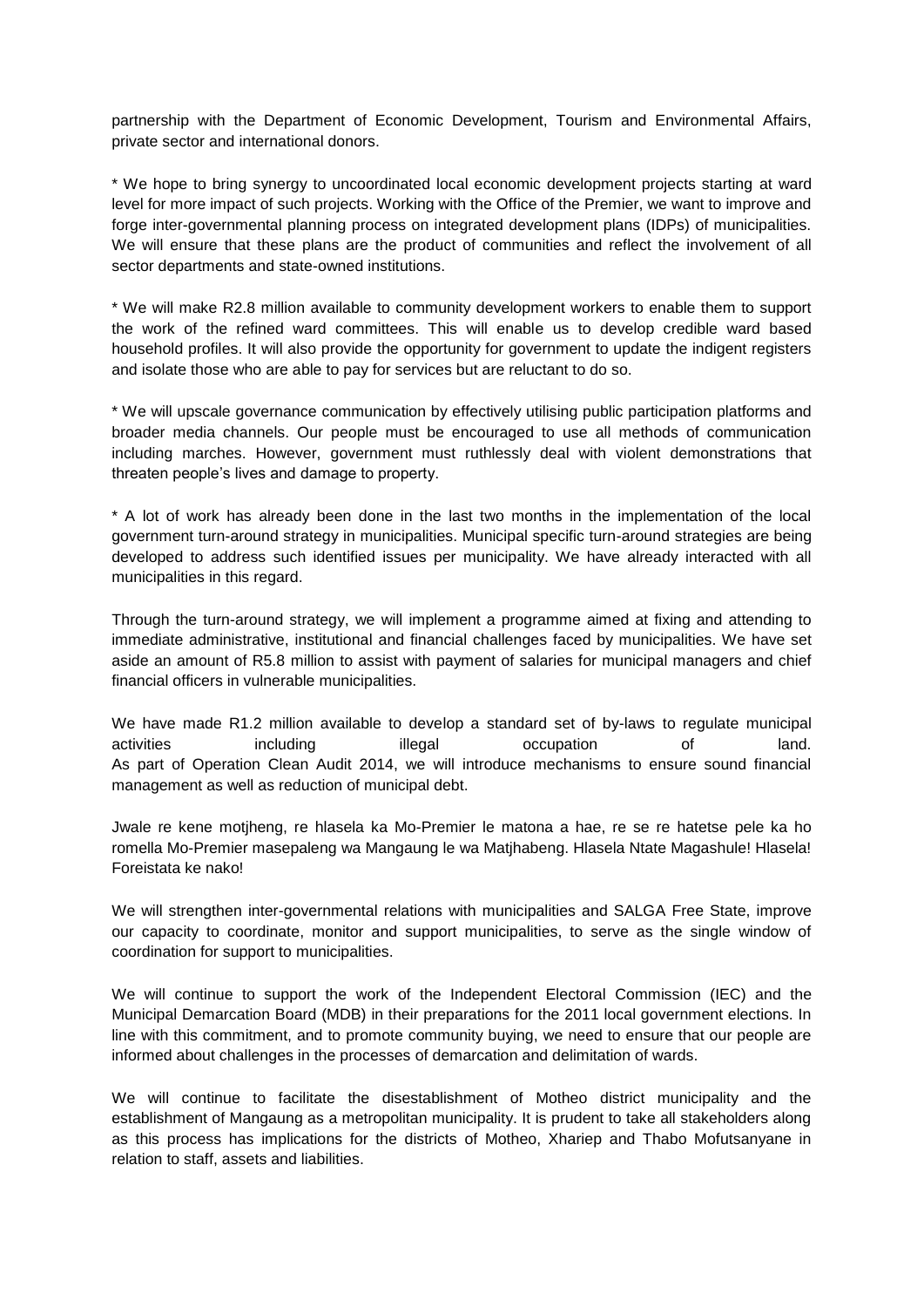We will continue to assist municipalities to root out fraud and corruption through developing sound anti-corruption policies and strong anti-corruption units. Our main emphasis will be on strengthening the Supply Chain Management units.

Mohlomphehi Speaker, Foreistata ke naha e kgabileng ka setso le botjhaba. Re tlameha maoto le matsoho ho ipabola le ho bapatsa setso le bonono bo re nang le bona ntle le tshabo ya letho. Re lebeletse marena le dingaka tsa rona tsa setso ho nka karolo ya bohlokwa ho sireletseng botjhaba le ho kgothaletsa batjha ho boulella setso. Sena re tshwanela ho se fihlella ka ho sebedisana mmoho le bohle ba amehang mererong ya setso le botjhaba.

Tjhelete e kana ka R9.5 million e beheletswe ka thoko ho matlafatsa tshehetso ya rona ho marena, hore re tle re eketse seabo sa bona mananeng a mmuso a amang setjhaba sa mahaeng.

Re utlwile sello sa marena mabapi le ditlhoko tseo ba llang ka tsona, mme re tla etsa bonnete ba hore re ba ema nokeng ho matlafatsa tshebetso ya bona. Re se re kene letsholong la mamela-o-arabe bakeng sa morabe wa Bataung le morabe wa MaKhoisan, ho ba thusa ho fihlella ditabatabelo tsa bona tsa ho ananelwa ke mmuso.

Mr Speaker, in his 2010 State of the Province Address, the honourable premier stated: "One of the key challenges of government is to deal with the distorted spatial planning legacy brought about by apartheid. This has located areas where our people live far from areas of economic activity, little or no access to land for housing and limited access to basic municipal services".

Moving from the premise that space regulation responsibility resides in the Department through Cooperative Governance and Traditional Affairs (COGTA), and space development responsibility resides in Human Settlements. We therefore respond to the premier's challenge by exploring pilots of practical initiatives in selected localities to turn this situation around. To this end, we will identify suitable land to develop mixed settlements, with mixed land use in collaboration with municipalities, sector departments, and state owned enterprises (SoEs).

For example, Vogelfontein in Bethlehem lands itself as an excellent choice for this pilot.

A house is the most valuable asset, which can be provided to an individual household by government. This is a source of economic and social investment if it is well looked after. We therefore urge all our beneficiaries to maintain and take pride in their properties.

Mr Speaker, I now wish to elaborate on our human settlements commitments in the next financial year. Let me state that creation of integrated human settlements is key to ensuring coordinated sustainable development. Prioritising integrated human settlements will yield desired results for better living conditions for citizens.

To this end, our allocation of R1.3billion will be used to construct housing units towards addressing the 200 000 housing backlog; to install municipal services, develop social amenities and acquire land. Creating sustainable human settlements remains our main focus in the 2010/11 financial year. As a commitment to the achievement of the millennium development goals (MDGs), our aim is to provide 10 000 units towards reducing the backlog of people living in informal settlements.

We will enforce quality in housing construction, in installation of municipal services, provision of social amenities, acquisition of land and creation of sites. We will promote innovation and alternative ways of construction that will promote energy saving.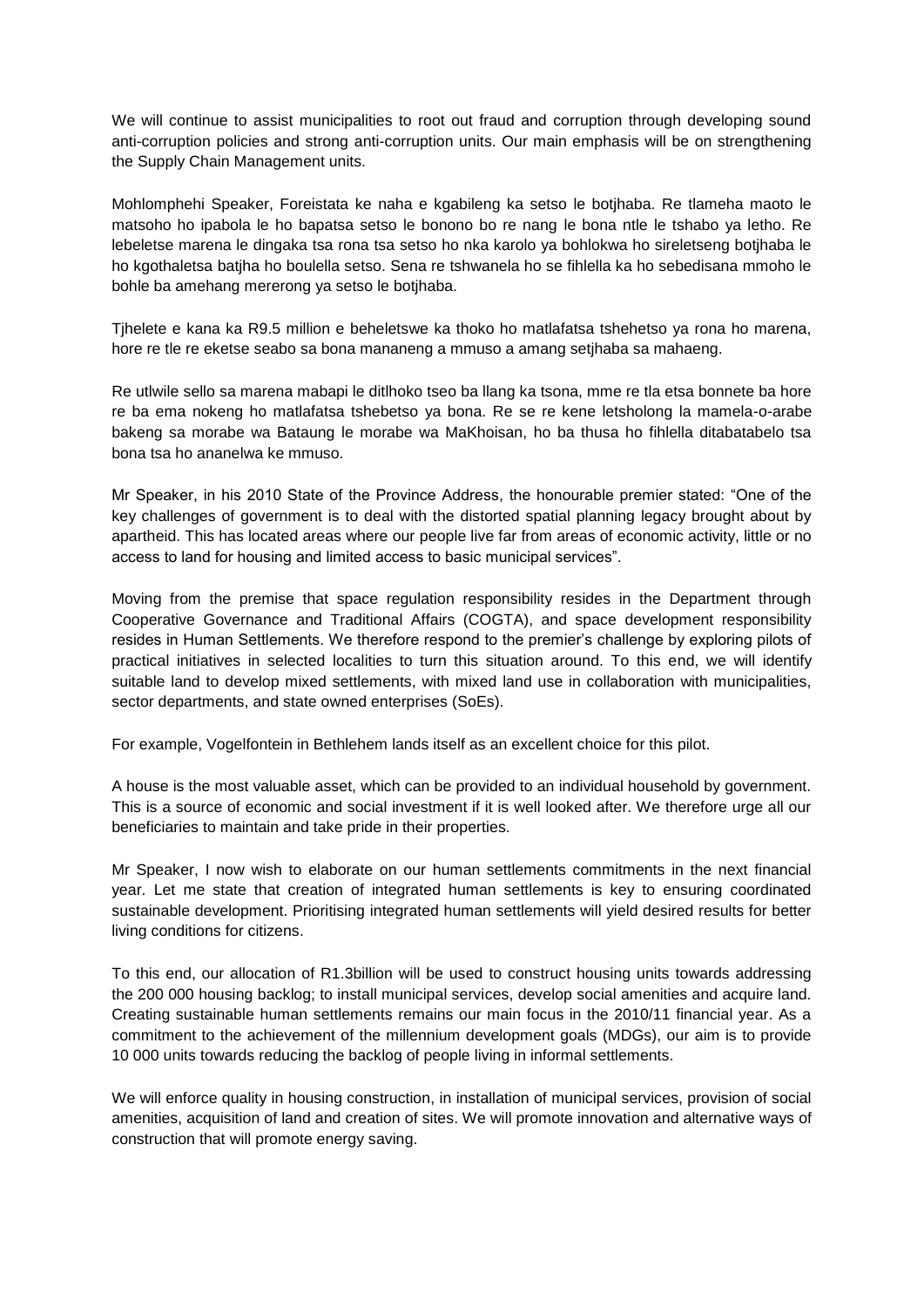Together with the national Department of Human Settlements, we will integrate geographic information system into our housing subsidy system that will monitor progress on all our projects. We will continue in earnest with the rolling out of the second and third phases of the Land Restitution programme to claimant beneficiaries, and complete construction in the current financial year.

In partnership with the private sector and the Housing Development Agency, we will explore different ways and means to provide mixed housing options. These options will include rental units closer to places of employment in Bloemfontein, Bethlehem, Sasolburg and Welkom as a pilot. In collaboration with municipalities, we will work towards promoting security of tenure of our people through continuously handing out title deeds to beneficiaries to be completed by the end of September 2010.

We will continue with the programme of empowering women and youth through our housing contractor development programme, but we will isolate those who abuse this empowerment opportunity by engaging in shady deals such as fronting for established businesses.

We will utilise ward committees to create ward based credible housing sector plans as well as living beneficiary waiting lists. This will help us to prioritise those individuals who have been on the waiting list for a long time, especially the elderly. We will aggressively start the process during the month of April 2010.

Together with relevant departments, we will set up a team that will address the continued evictions of our people from farms, and ensure better living conditions of farm dwellers. In promoting service delivery in farm areas, we will facilitate the creation of shelter for professionals such as educators who are currently commuting to work due to lack of accommodation.

We will provide 100 individual subsidies for credit and non-credit linked beneficiaries working together with the private sector and banks in Harrismith. We will aggressively drive the Discount Benefit Scheme programme through targeted campaigns to communities in partnership with municipalities. The campaign will ensure home ownership of former state properties.

Many of our townships were established without socio-economic facilities. We will therefore allocate R70 million to develop such facilities in Phumelela, Maluti-a-Phofung, Moqhaka, Ngwathe, and Matjhabeng local municipalities. R135 million is provided to continue with our rectification of pre-1994 housing stock. This amount is meant to rebuild two roomed houses and to rectify houses with defects.

R30 million is available for special attention to our rural communities and people who enjoy functional security of tenure. R44 million is allocated to support municipalities with funding to install new municipal services and create serviced sites for housing development. R30 million meant to secure prime land for future developments.

R115.2 million allocated for the process of building decent homes for military veterans and restitution beneficiaries. R85.5 million is allocated to provide our people with decent homes through demolition of G hostel in Welkom and Silver City hostel in Bloemfontein in line with the announcement by the honourable premier. R520 million is allocated to address the eradication of informal settlements and the installation of concomitant municipal services.

Mr Speaker, as part of our social responsibility, we will continue to foster social cohesion through choral music, sporting activities and departmental youth forum.

Lerole le a thunya, mosebetsi o tswela pele, maphelo a rona a fetoha!